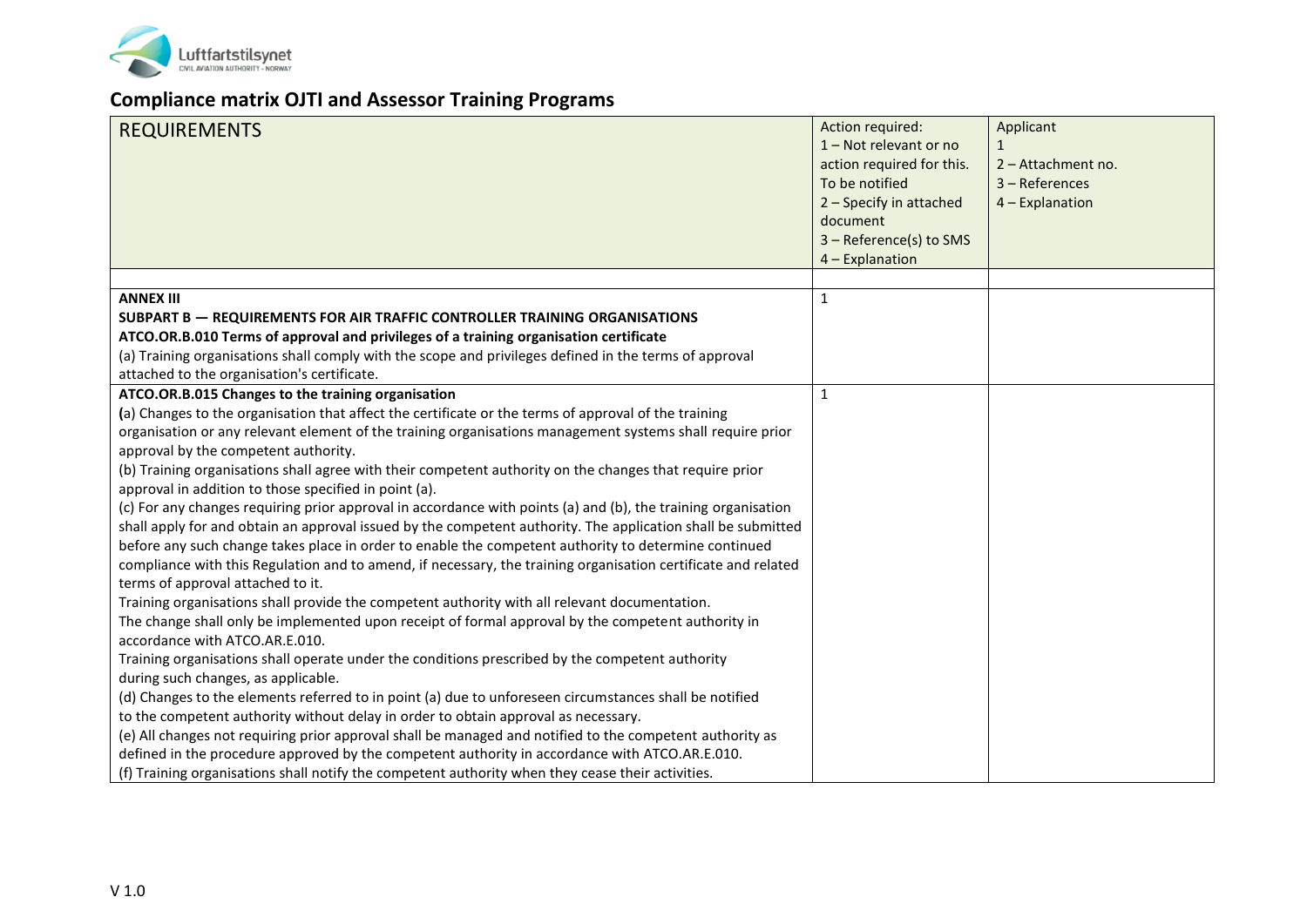| ATCO.OR.C.001 Management system of training organisations                                                                    | $2 - 3 - 4$ |  |
|------------------------------------------------------------------------------------------------------------------------------|-------------|--|
| Training organisations shall establish, implement and maintain a management system that includes:                            |             |  |
| (d) maintaining personnel trained and competent to perform their tasks;                                                      |             |  |
| AMC1 ATCO.OR.C.001(d) Management system of training organisations                                                            | $2 - 3 - 4$ |  |
| PERSONNEL                                                                                                                    |             |  |
| A training organisation should demonstrate that:                                                                             |             |  |
| (a) a list of activities with relevant needed competence has been established;                                               |             |  |
| (b) their personnel have the relevant competence needed to fulfil the activities they are required to                        |             |  |
| perform;                                                                                                                     |             |  |
| (c) their personnel maintain a level of competence through training as appropriate;                                          |             |  |
| (d) their theoretical and practical instructors are qualified in accordance with Part ATCO, Subpart C of this<br>Regulation; |             |  |
| (e) their practical instructors either hold an OJTI endorsement or an STDI endorsement;                                      |             |  |
| (f) their assessors hold an assessor endorsement; and                                                                        |             |  |
| (g) their synthetic training device instructors and assessors demonstrate knowledge of and receive                           |             |  |
| refresher training in current operational practices.                                                                         |             |  |
| <b>SUBPART C - MANAGEMENT OF AIR TRAFFIC CONTROLLER TRAINING ORGANISATIONS</b>                                               | 1 or 3-4    |  |
| <b>ATCO.OR.C.005 Contracted activities</b>                                                                                   |             |  |
| (a) Training organisations shall ensure that when contracting or purchasing any parts of their activities, the               |             |  |
| contracted or purchased activity or part of activity conform to the applicable requirements.                                 |             |  |
| (b) When a training organisation contracts any part of its activity to an organisation that is not itself certified          |             |  |
| in accordance with this Regulation to carry out such activity, the contracted organization shall work under                  |             |  |
| the terms of approval contained in the certificate issued to the contracting training organisation. The                      |             |  |
| contracting training organisation shall ensure that the competent authority is given access to the contracted                |             |  |
| organisation to determine continued compliance with the applicable requirements.                                             |             |  |
| ATCO.OR.C.010 Personnel requirements                                                                                         | $2 - 3 - 4$ |  |
| (a) Training organisations shall appoint an accountable manager.                                                             |             |  |
| (b) A person or persons shall be nominated by the training organisation with the responsibility for training.                |             |  |
| Such person or persons shall be ultimately responsible to the accountable manager.                                           |             |  |
| (c) Training organisations shall have sufficient qualified personnel for the planned tasks and activities                    |             |  |
| to be performed in accordance with the applicable requirements.                                                              |             |  |
| (d) Training organisations shall maintain a record of theoretical instructors with their relevant professional               |             |  |
| qualifications, adequate knowledge and experience and their demonstration, instructional techniques                          |             |  |
| assessment and subjects they are entitled to teach.                                                                          |             |  |
| (e) Training organisations shall establish a procedure to maintain competence of the theoretical instructors.                |             |  |
| (f) Training organisations shall ensure that practical instructors and assessors successfully complete                       |             |  |
| refresher training in order to revalidate the respective endorsement.                                                        |             |  |
| (g) Training organisations shall maintain a record of persons qualified for assessing practical instructors'                 |             |  |
| competence and assessors' competence, in accordance with ATCO.C.045, with their relevant endorsements.                       |             |  |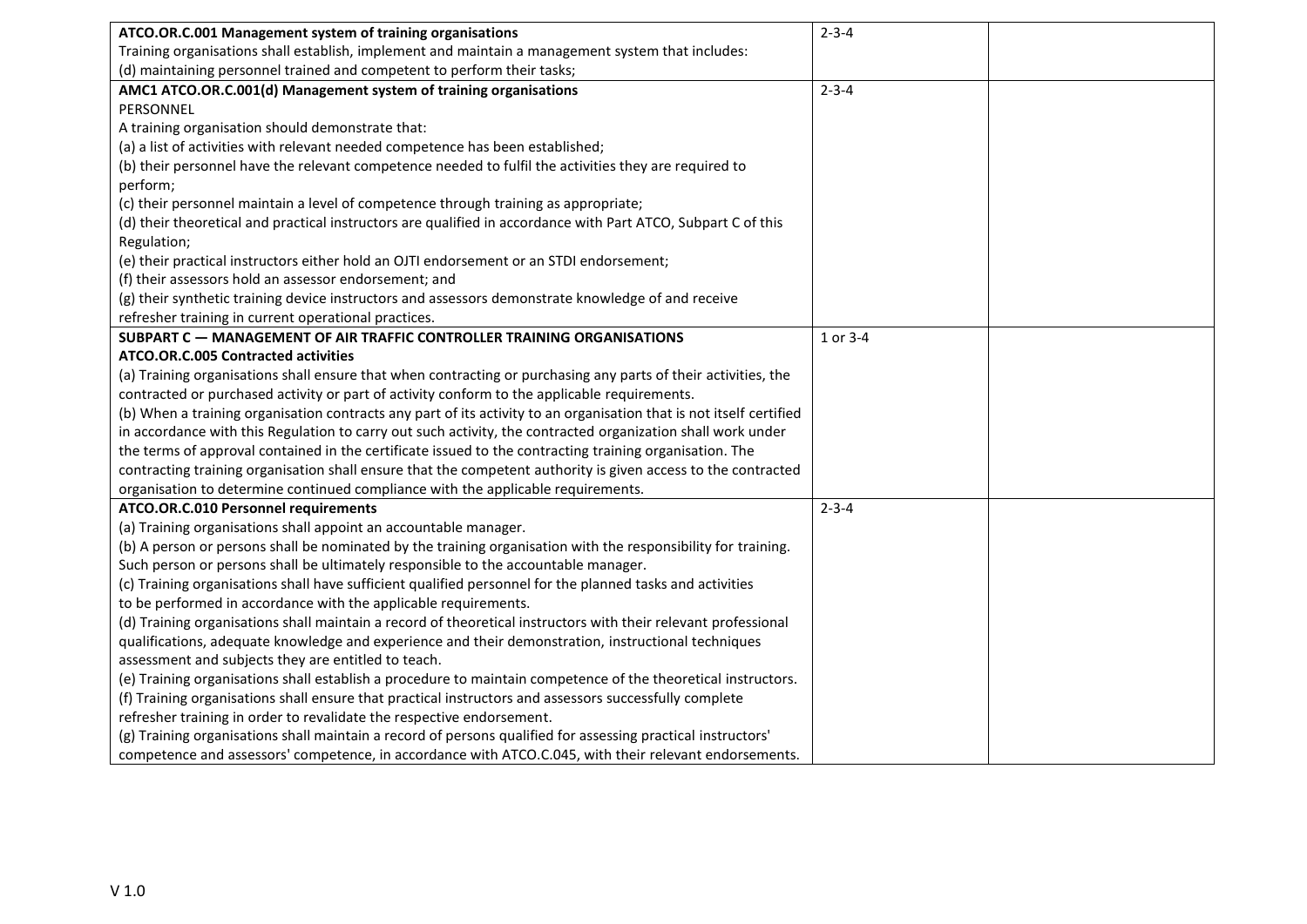| ATCO.OR.C.015 Facilities and equipment                                                                            | $2 - 3 - 4$  |
|-------------------------------------------------------------------------------------------------------------------|--------------|
| (a) Training organisations shall have facilities allowing the performance and management of all planned           |              |
| tasks and activities in accordance with this Regulation.                                                          |              |
| (b) The training organisation shall ensure that the synthetic training devices comply with the applicable         |              |
| specifications and requirements appropriate to the task.                                                          |              |
| (c) During on-the-job training instruction, the training organisation shall ensure that the instructor has        |              |
| exactly the same information as the person undertaking OJT and the means to intervene immediately.                |              |
| AMC1 ATCO.OR.C.015(a) Facilities and equipment                                                                    | $2 - 3 - 4$  |
| (a) General areas                                                                                                 |              |
| A training organisation should have access to facilities appropriate to the size and scope of the intended        |              |
| operations provided in an environment conducive to learning.                                                      |              |
| (b) Training areas                                                                                                |              |
| For training organisations providing theoretical training, the facilities should also include sufficient suitably |              |
| equipped classroom areas.                                                                                         |              |
| GM1 ATCO.OR.C.015(a) Facilities and equipment                                                                     | $\mathbf{1}$ |
| (a) General areas                                                                                                 |              |
| These facilities should include general areas, which consist of sufficient:                                       |              |
| (1) office space for managerial and administrative as well as training staff;                                     |              |
| (2) rooms for study and testing;                                                                                  |              |
| (3) library facilities; and                                                                                       |              |
| (4) storage areas, including secure areas for training and personnel records.                                     |              |
| (b) Training areas                                                                                                |              |
| For training organisations providing practical training, the facilities should also include sufficient:           |              |
| (1) rooms for briefing and debriefing; and                                                                        |              |
| (2) suitably equipped rooms for practical training.                                                               |              |
| ATCO.OR.C.020 Record keeping                                                                                      | $2 - 3 - 4$  |
| (a) Training organisations shall retain detailed records of persons undertaking or having undertaken training     |              |
| to show that all requirements of the training courses have been met.                                              |              |
| (b) Training organisations shall establish and maintain a system for recording the professional qualifications    |              |
| and instructional techniques assessments of instructors and assessors, as well as the subjects they are           |              |
| entitled to teach, where appropriate.                                                                             |              |
| (c) The records required in points (a) and (b) shall be retained for a minimum period of five years subject to    |              |
| the applicable national data protection law:                                                                      |              |
| (1) after the person undertaking training has completed the course; and                                           |              |
| (2) after the instructor or assessor ceases to perform a function for the training organisation, as applicable.   |              |
| (d) The archiving process including the format of the records shall be specified in the training organisation's   |              |
| management system.                                                                                                |              |
| (e) Records shall be stored in a secure manner.                                                                   |              |
| AMC1 ATCO.OR.C.020(a);(b) Record keeping                                                                          | $2 - 3 - 4$  |
| Training organisations should maintain the following records:                                                     |              |
| (a) Records of persons undertaking training:                                                                      |              |
| (1) personal information;                                                                                         |              |
| (2) details of training received including the starting date of the training, as well as the results of the       |              |
| examinations and assessments;                                                                                     |              |
| (3) detailed and regular progress report forms;                                                                   |              |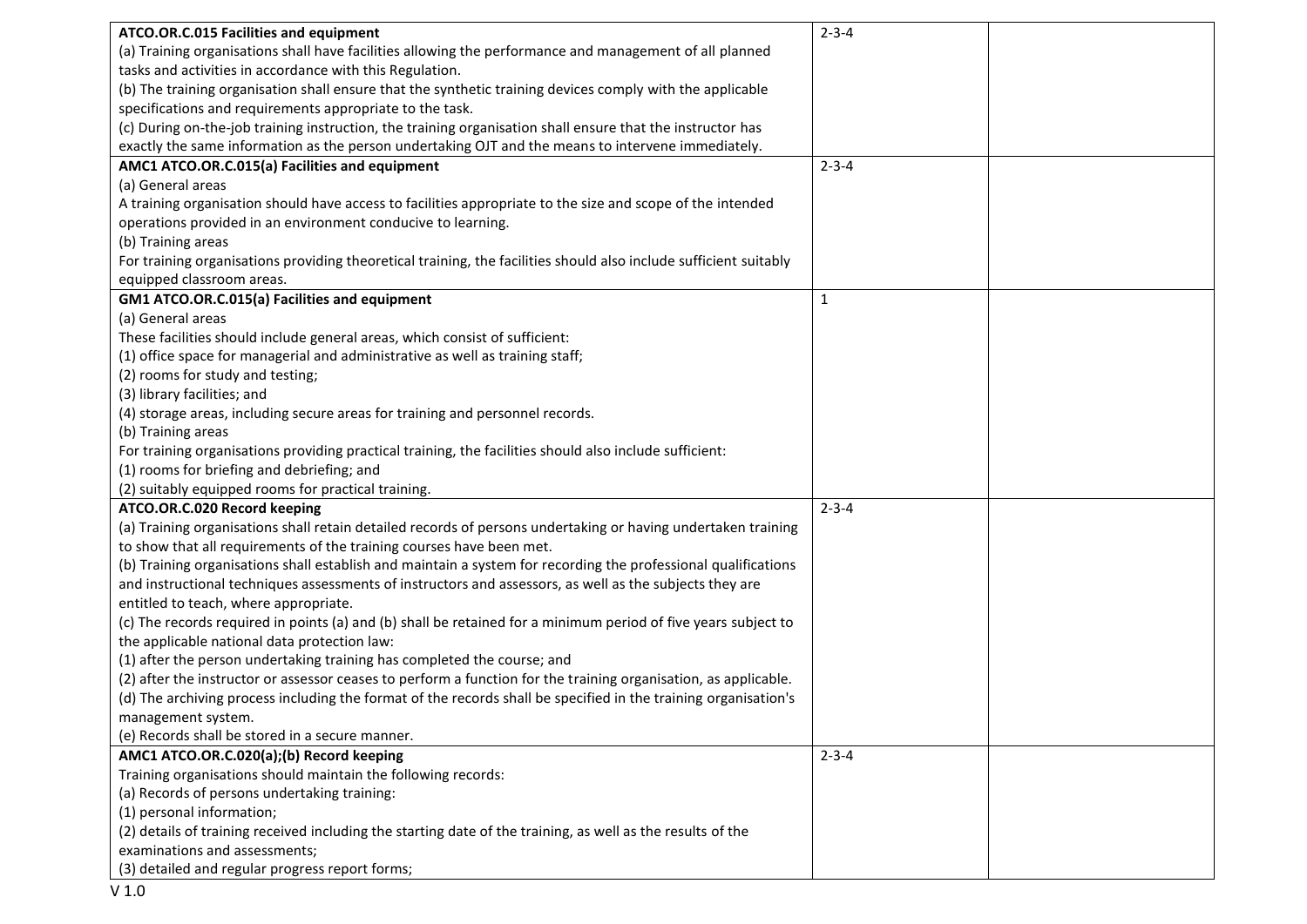| (4) certificate of completion of training courses.                                                               |              |  |
|------------------------------------------------------------------------------------------------------------------|--------------|--|
| (b) records of instructors and assessors:                                                                        |              |  |
| (1) personal information;                                                                                        |              |  |
| (2) qualification records;                                                                                       |              |  |
| (3) records of refresher training for instructors and assessors;                                                 |              |  |
| (4) assessment reports;                                                                                          |              |  |
| (5) instructional and/or assessment time records.                                                                |              |  |
| Training organisations should submit training records and reports to the competent authority as required.        |              |  |
| <b>SUBPART D - REQUIREMENTS FOR TRAINING COURSES AND TRAINING PLANS</b>                                          | $2 - 3 - 4$  |  |
| ATCO.OR.D.001 Requirements for training courses and training plans                                               |              |  |
| Training organisations shall develop:                                                                            |              |  |
| (a) training plans and training courses associated to the type(s) of training provided in accordance with the    |              |  |
| requirements set out in Annex I (Part ATCO), Subpart D;                                                          |              |  |
| ATCO.OR.D.005 Examination and assessment results and certificates                                                | $2 - 3 - 4$  |  |
| (a) The training organisation shall make available to the applicant his/her results of examinations and          |              |  |
| assessments and, upon applicant's request, issue a certificate with his/her result of examinations and           |              |  |
| assessments.                                                                                                     |              |  |
| Annex I                                                                                                          | $2 - 3 - 4$  |  |
| SUBPART C - REQUIREMENTS FOR INSTRUCTORS AND ASSESSORS                                                           |              |  |
| <b>ATCO.C.001 Theoretical instructors</b>                                                                        |              |  |
| (a) Theoretical training shall only be carried out by appropriately qualified instructors.                       |              |  |
| (b) A theoretical instructor is appropriately qualified if he/she:                                               |              |  |
| (1) holds an air traffic controller licence and/or holds a professional qualification appropriate to the subject |              |  |
| being taught and/or has demonstrated adequate knowledge and experience to the training organisation;             |              |  |
| (2) has demonstrated instructional skills to the training organisation.                                          |              |  |
| GM1 ATCO.C.001(b)(1) Theoretical instructors                                                                     | $\mathbf{1}$ |  |
| QUALIFICATION OF THEORETICAL INSTRUCTORS                                                                         |              |  |
| Professional qualification appropriate to the subject should ensure sufficient level of current knowledge,       |              |  |
| which is relevant to the subject and its application in air traffic control.                                     |              |  |
| AMC1 ATCO.C.001(b)(2) Theoretical instructors                                                                    | $2 - 3 - 4$  |  |
| INSTRUCTIONAL SKILLS FOR THEORETICAL INSTRUCTORS                                                                 |              |  |
| A satisfactory demonstration of instructional skills for theoretical instructors should establish competence at  |              |  |
| least in the following areas:                                                                                    |              |  |
| (a) lesson objectives are defined and communicated;                                                              |              |  |
| (b) subject questions are fully answered;                                                                        |              |  |
| (c) visual aids are used appropriately;                                                                          |              |  |
| (d) language is unambiguous;                                                                                     |              |  |
| (e) the lesson is correctly summarised; and                                                                      |              |  |
| (f) lesson objectives are fulfilled.                                                                             |              |  |
| <b>ATCO.C.005 Practical instructors</b>                                                                          | 1            |  |
| A person shall only carry out practical training when he/she holds an air traffic controller license with an     |              |  |
| on-the-job training instructor (OJTI) endorsement or a synthetic training device instructor (STDI)               |              |  |
| endorsement.                                                                                                     |              |  |
|                                                                                                                  |              |  |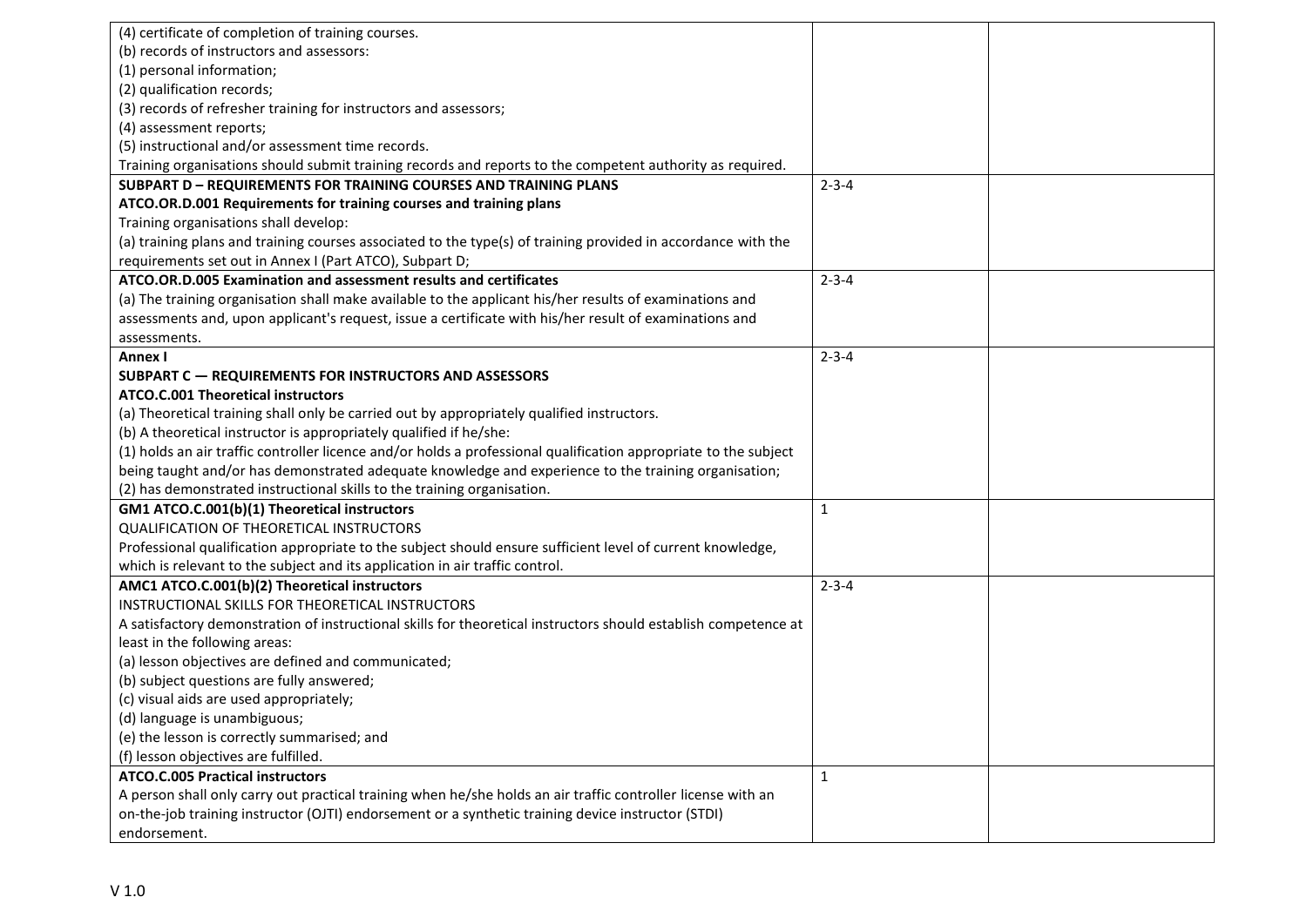| ATCO.C.010 On-the-job training instructor (OJTI) privileges                                                            | $\mathbf 1$  |  |
|------------------------------------------------------------------------------------------------------------------------|--------------|--|
| (a) Holders of an OJTI endorsement are authorised to provide practical training and supervision on                     |              |  |
| operational working positions for which a valid unit endorsement is held and on synthetic training devices in          |              |  |
| the ratings held.                                                                                                      |              |  |
| (b) Holders of an OJTI endorsement shall only exercise the privileges of the endorsement if they have:                 |              |  |
| (1) exercised for at least two years the privilege of the rating they will instruct in;                                |              |  |
| (2) exercised for an immediately preceding period of at least six months the privilege of the valid unit               |              |  |
| endorsement, in which instruction will be given;                                                                       |              |  |
| (3) practised instructional skills in those procedures in which it is intended to provide instruction.                 |              |  |
| (c) The period of two years referred to in point (b)(1) can be shortened to not less than one year by the              |              |  |
| competent authority when requested by the training organisation.                                                       |              |  |
| ATCO.C.030 Synthetic training device instructor (STDI) privileges                                                      | $\mathbf{1}$ |  |
| (a) Holders of an STDI endorsement are authorised to provide practical training on synthetic training                  |              |  |
| devices:                                                                                                               |              |  |
| (1) for subjects of practical nature during initial training;                                                          |              |  |
| (2) for unit training other than OJT; and                                                                              |              |  |
| (3) for continuation training.                                                                                         |              |  |
| Where the STDI is providing pre-OJT, he/she shall hold or have held the relevant unit endorsement.                     |              |  |
| (b) Holders of an STDI endorsement shall only exercise the privileges of the endorsement if they have:                 |              |  |
| (1) at least two years' experience in the rating they will instruct in;                                                |              |  |
| (2) demonstrated knowledge of current operational practices;                                                           |              |  |
| (3) practised instructional techniques in those procedures in which it is intended to provide instruction.             |              |  |
| (c) Notwithstanding point (b)(1)                                                                                       |              |  |
| (1) for the purpose of basic training any rating held is appropriate;                                                  |              |  |
| (2) for the purpose of rating training, training may be provided for specific and selected operational tasks by        |              |  |
| an STDI holding a rating that is relevant for that specific and selected operational task.                             |              |  |
| ATCO.C.045 Assessor privileges                                                                                         | $\mathbf{1}$ |  |
| (a) A person shall only carry out assessments when he/she holds an assessor endorsement.                               |              |  |
| (b) Holders of an assessor endorsement are authorised to carry out assessments:                                        |              |  |
| (1) during initial training for the issue of a student air traffic controller licence or for the issue of a new rating |              |  |
| and/or rating endorsement, if applicable;                                                                              |              |  |
| (2) of previous competence for the purpose of ATCO.B.001(d) and ATCO.B.010(b);                                         |              |  |
| (3) of student air traffic controllers for the issue of a unit endorsement and rating endorsements, if                 |              |  |
| applicable;                                                                                                            |              |  |
| (4) of air traffic controllers for the issue of a unit endorsement and rating endorsements, if applicable, as          |              |  |
| well as for revalidation and renewal of a unit endorsement;                                                            |              |  |
| (5) of applicant practical instructors or applicant assessors when compliance with the requirements of point           |              |  |
| $(d)(2)$ to $(4)$ is ensured.                                                                                          |              |  |
| (c) Holders of an assessor endorsement shall only exercise the privileges of the endorsement if they have:             |              |  |
| (1) at least two years' experience in the rating and rating endorsement(s) they will assess in; and                    |              |  |
| (2) demonstrated knowledge of current operational practices.                                                           |              |  |
| (d) In addition to the requirements set out in point (c), holders of an assessor endorsement shall only                |              |  |
| exercise the privileges of the endorsement:                                                                            |              |  |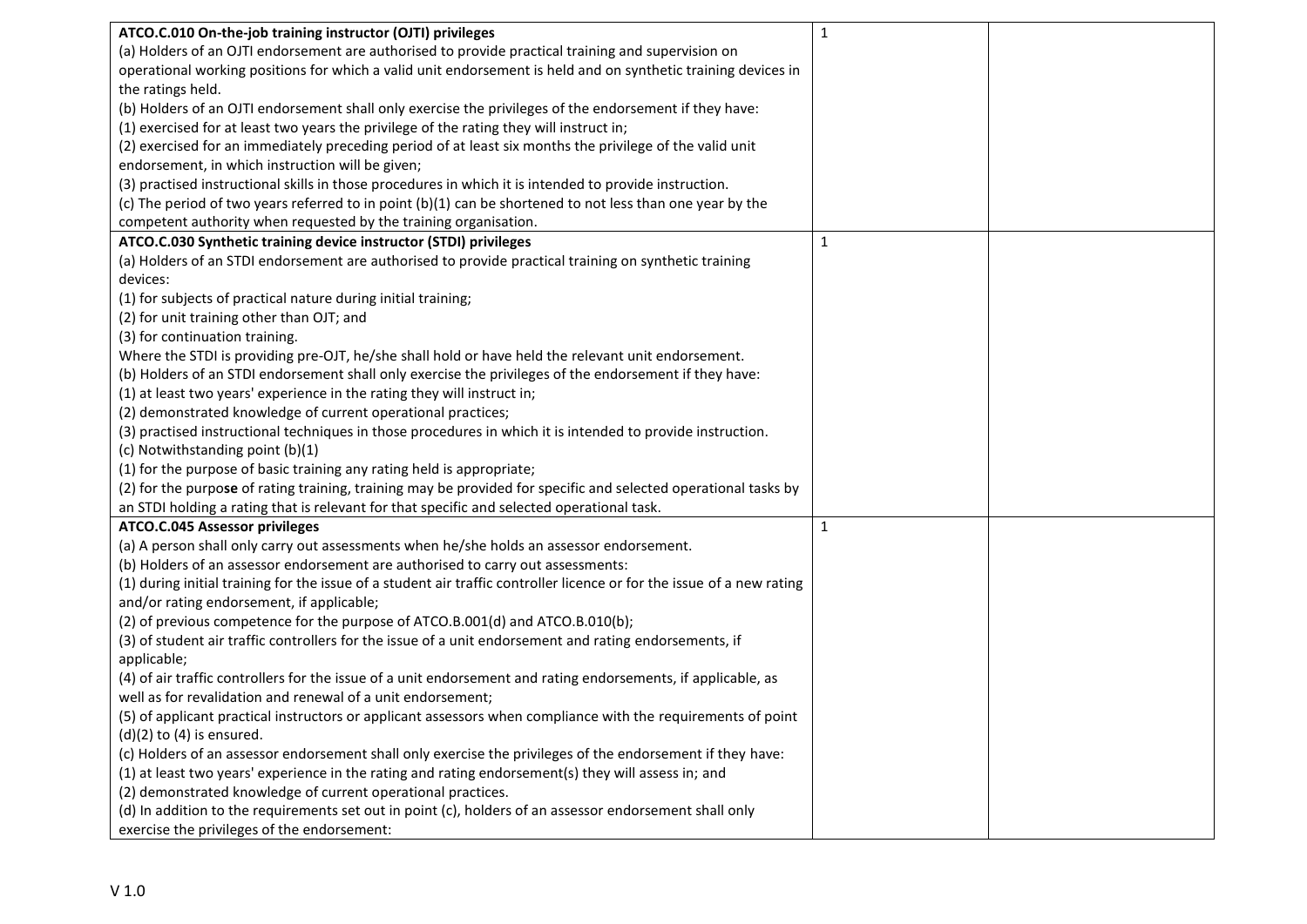| (1) for assessments leading to the issue, revalidation and renewal of a unit endorsement, if they also hold     |              |  |
|-----------------------------------------------------------------------------------------------------------------|--------------|--|
| the unit endorsement associated with the assessment for an immediately preceding period of at least one         |              |  |
| year;                                                                                                           |              |  |
| (2) for assessing the competence of an applicant for the issue or renewal of an STDI endorsement, if they       |              |  |
| hold an STDI or OJTI endorsement and have exercised the privileges of that endorsement for at least three       |              |  |
| years;                                                                                                          |              |  |
| (3) for assessing the competence of an applicant for the issue or renewal of an OJTI endorsement, if they       |              |  |
| hold an OJTI endorsement and have exercised the privileges of that endorsement for at least three years;        |              |  |
| (4) for assessing the competence of an applicant for the issue or renewal of an assessor endorsement, if        |              |  |
| they have exercised the privileges of the assessor endorsement for at least three years.                        |              |  |
| (e) When assessing for the purpose of issue and renewal of a unit endorsement, and for ensuring                 |              |  |
| supervision on the operational working position, the assessor shall also hold an OJTI endorsement, or an        |              |  |
| OJTI holding the valid unit endorsement associated with the assessment shall be present.                        |              |  |
| AMC1 ATCO.C.045(c)(2) Assessor privileges                                                                       | $\mathbf{1}$ |  |
| DEMONSTRATION OF KNOWLEDGE OF CURRENT OPERATIONAL PRACTICES                                                     |              |  |
| The demonstration of knowledge of current operational practices may be achieved by establishing                 |              |  |
| familiarity with current environment and operational procedures.                                                |              |  |
| <b>ATCO.C.050 Vested interests</b>                                                                              | $\mathbf{1}$ |  |
| Assessors shall not conduct assessments whenever their objectivity may be affected.                             |              |  |
| <b>SUBPART D - AIR TRAFFIC CONTROLLER TRAINING GENERAL REQUIREMENTS</b>                                         | $2 - 3 - 4$  |  |
| ATCO.D.001 Objectives of air traffic controller training                                                        |              |  |
| Air traffic controller training shall cover the entirety of theoretical courses, practical exercises, including |              |  |
| simulation, and on-the-job training required in order to acquire and maintain the skills to deliver safe,       |              |  |
| orderly and expeditious air traffic control services.                                                           |              |  |
| ATCO.D.005 Types of air traffic controller training                                                             | $\mathbf{1}$ |  |
| (b) In addition to the types of training referred to in point (a), air traffic controllers may undertake        |              |  |
| the following types:                                                                                            |              |  |
| (1) practical instructors' training, leading to the issue, revalidation or renewal of an OJTI or                |              |  |
| STDI endorsement;                                                                                               |              |  |
| (2) assessor training, leading to the issue, revalidation or renewal of an assessor endorsement.                |              |  |
| ATCO.D.090 Training of practical instructors                                                                    | $2 - 3 - 4$  |  |
| (a) Training of practical instructors shall be developed and provided by training organisations and             |              |  |
| shall consist of:                                                                                               |              |  |
| (1) a practical instructional techniques course for OJTI and/or STDI, including an assessment;                  |              |  |
| (2) a refresher training course on practical instructional skills;                                              |              |  |
| (3) a method(s) for assessing the competence of practical instructors.                                          |              |  |
|                                                                                                                 |              |  |
| (b) The training courses and assessment methods referred to in point (a) shall be approved by the               |              |  |
| competent authority.<br>AMC1 ATCO.D.090(a)(1) Training of practical instructors                                 | $2 - 3 - 4$  |  |
| SYNTHETIC TRAINING DEVICES USED FOR OJTI TRAINING                                                               |              |  |
|                                                                                                                 |              |  |
| For the training of on-the-job training instructors, a part-task trainer or a simulator should be used.         |              |  |
| If the synthetic training environment does not correspond to the rating of the intended instructional           |              |  |
| environment, the applicant should practise the instructional skills in those procedures in which it is          |              |  |
| intended to provide instruction for at least one day before being assessed.                                     |              |  |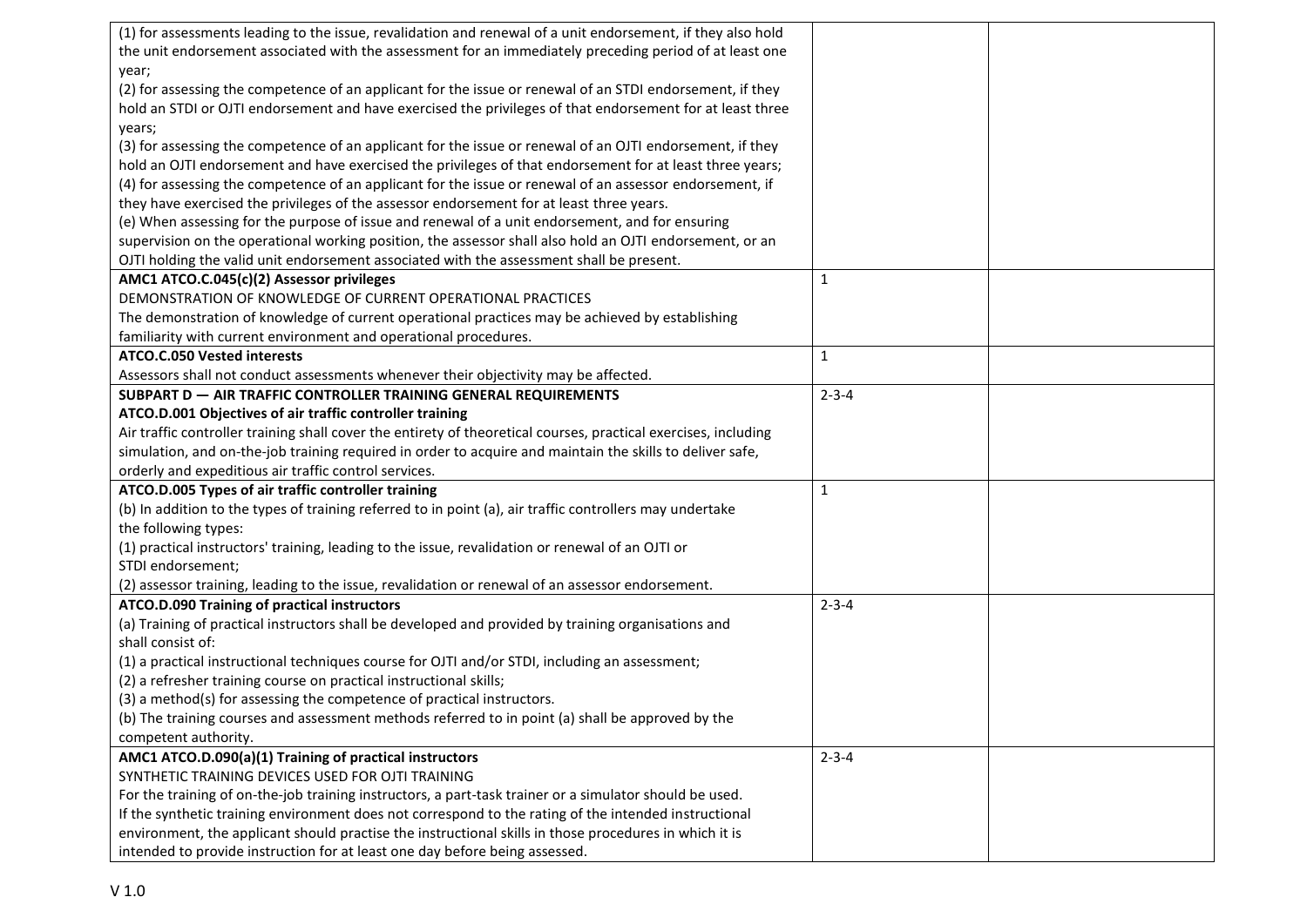| AMC2 ATCO.D.090(a)(1) Training of practical instructors                                                    | $2 - 3 - 4$  |  |
|------------------------------------------------------------------------------------------------------------|--------------|--|
| ASSESSMENT OF INSTRUCTIONAL TECHNIQUES FOR PRACTICAL INSTRUCTORS                                           |              |  |
| A successful assessment of instructional techniques for practical instructors should establish             |              |  |
| competence at least in the following areas:                                                                |              |  |
| (a) regulatory impact on air traffic controller training;                                                  |              |  |
| (b) human factors impact on air traffic controller training;                                               |              |  |
| (c) determination of the background and experience of the person undertaking training;                     |              |  |
| (d) determination of the current level of ability of the person undertaking training;                      |              |  |
| (e) conduct of a pre-session briefing;                                                                     |              |  |
| (f) planning and conduct of the training session;                                                          |              |  |
| (g) demonstration and explanation of the tasks;                                                            |              |  |
| (h) monitoring of the training session;                                                                    |              |  |
| (i) management of interventions correctly, including error correction;                                     |              |  |
| (j) evaluation of the performance of the person undertaking training;                                      |              |  |
| (k) debrief of the person undertaking training;                                                            |              |  |
| (I) furnishing of written reports on the performance of the person undertaking training;                   |              |  |
| (m) taking appropriate follow-up action towards resolving training problems;                               |              |  |
| (n) techniques of pausing clocks; and                                                                      |              |  |
| (o) knowledge of technical facilities/environment.                                                         |              |  |
| AMC1 ATCO.D.090(a)(2) Training of practical instructors                                                    | $2 - 3 - 4$  |  |
| REFRESHER TRAINING IN PRACTICAL INSTRUCTIONAL SKILLS                                                       |              |  |
| Refresher training in practical instructional skills should prevent knowledge and skills erosion, and, for |              |  |
| the training of STDIs, it should be designed to maintain awareness of the current operational practices.   |              |  |
| AMC1 ATCO.D.090(a)(3) Training of practical instructors                                                    | $2 - 3 - 4$  |  |
| PRACTICAL INSTRUCTOR COMPETENCE ASSESSMENT                                                                 |              |  |
| The practical instructor competence assessment for an OJTI may be undertaken either in live operations     |              |  |
| or on a synthetic training device.                                                                         |              |  |
| The practical instructor competence assessment for an STDI should be undertaken on a synthetic             |              |  |
| training device.                                                                                           |              |  |
| <b>GM1 ATCO.D.090 Training of practical instructors</b>                                                    | $\mathbf{1}$ |  |
| PRACTICAL INSTRUCTIONAL TECHNIQUES COURSE FOR OJTIS                                                        |              |  |
| Further information regarding the practical instructional techniques course for OJTIs can be found in      |              |  |
| EUROCONTROL's document 'Guidelines for ATCO Development Training - OJTI Course Syllabus',                  |              |  |
| Edition 2.0, dated 27.08.2009.                                                                             |              |  |
| ATCO.D.095 Training of assessors                                                                           | $2 - 3 - 4$  |  |
| (a) Training of assessors shall be developed and provided by training organisations and shall consist      |              |  |
| ot:                                                                                                        |              |  |
| (1) an assessor training course, including an assessment;                                                  |              |  |
| (2) a refresher training course on assessment skills;                                                      |              |  |
| (3) a method(s) for assessing the competence of assessors.                                                 |              |  |
| (b) The training courses and the assessment method referred to in point (a) shall be approved by the       |              |  |
| competent authority.                                                                                       |              |  |